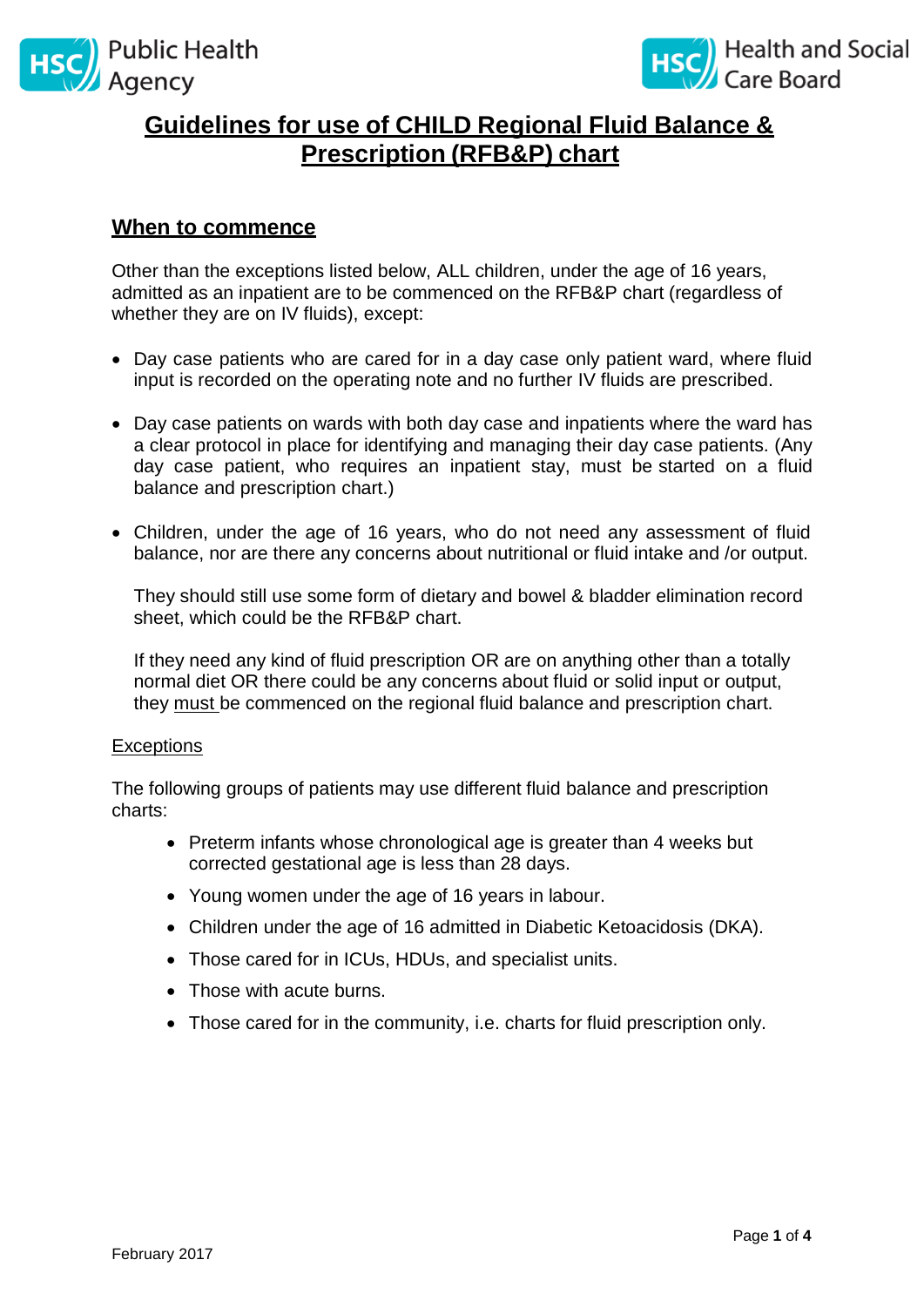



## **How to complete charts**

- **1.** Label both sides of chart with addressograph labels or handwrite the patient identifiers - Full name, Date of birth and Hospital number **MUST** be completed.
- **2.** Complete weight in kilograms preferably measure the weight. If weight is estimated, measure and record the actual weight at earliest opportunity.
- **3.** Complete daily fluid volumes from the previous day on back of chart.
- **4.** Prescribe fluids:
	- *a.* Use the 5Rs principles of **R**esuscitation, **R**eplacement, **R**edistribution, **R**outine Maintenance, **R**eassessment.
	- *b.* Complete calculations fluid **B**olus, correct fluid **D**eficit & **O**ngoing losses, **M**aintenance fluid.
	- *c.* **P**rescribe fluids.
	- *d.* Identify the indication for the fluid prescribed with a letter:

| <b>Fluid Bolus Volume</b> | <u>= B</u>       |
|---------------------------|------------------|
| <b>Fluid Deficit</b>      | $=$ $\mathbf{D}$ |
| Ongoing loss volume       | $=$ $\Omega$     |
| Maintenance               | $= M$            |
| <b>Drug Prescription</b>  | $=$ P            |

- *e.* Ensure the 12 hour Reassessment boxes are appropriately completed and signed for those children receiving intravenous fluids.
- **5.** Administer fluids Check patient, fluid or medicine, dose, time, route. - Sign.
- **6.** Record on front of chart:
	- Site of fluid administration,
	- Type of fluid,
	- Amount in bag or volume to be administered,
	- Total cumulative volume.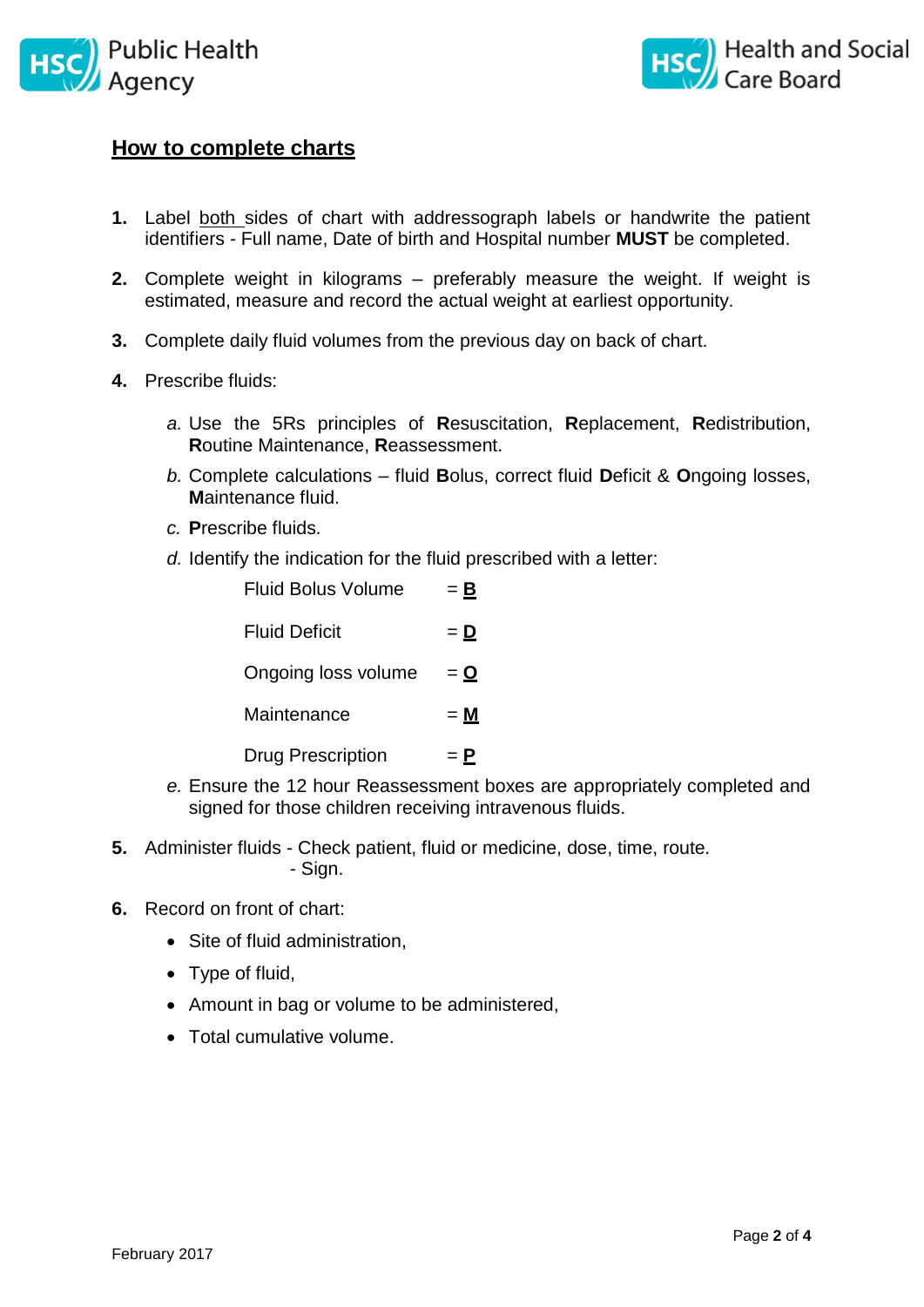



#### **Cumulative totalling**

Children, under the age of 16 years, while having their fluids recorded onto the Regional paediatric fluid balance and prescription chart, should have a cumulative total calculated and recorded every time they receive any fluids or have a fluid output.

#### For example:

A child receiving IV fluids would have their fluids recorded hourly and would therefore have a cumulative total calculated and recorded, hourly.

A child on continuous NG feeds, would have the total recorded hourly and their cumulative total calculated and recorded, hourly.

A child only on 3 hourly bottle feeds, would have the total recorded each time i.e. 3 hourly and they would have their cumulative total calculated and recorded, 3 hourly.

- **7.** Identify fluid administered with either the fluid name or with a letter e.g. @\b\c\d\.
- **8.** Cumulative totals to be calculated each hour to get a total *Hourly Amount IN* every hour and then *Grand Total IN (pink column)*.
- **9.** Record intake totals with Day & Night totals.
- **10.** Record Outputs urine output, output from bowel, 2 spare columns, comments column can also be used to record output, if needed.

Record Site (if necessary) and amount and type, for each type of fluid.

- **11.** Cumulative output totals to be calculated for,
	- each type of fluid,
	- each hour to get a total *Hourly Amount OUT* every hour,
	- and then *Grand Total OUT (green column)*.
- **12.** Output to be totalled at the end of the day giving totals for each type of fluid.
- **13.** Record output totals with Day & Night totals.
- **14.** Calculate *Overall Hourly Balance* (yellow column).
- **15.** Calculate overall *daily 24 hourly balance* with Day & Night totals.